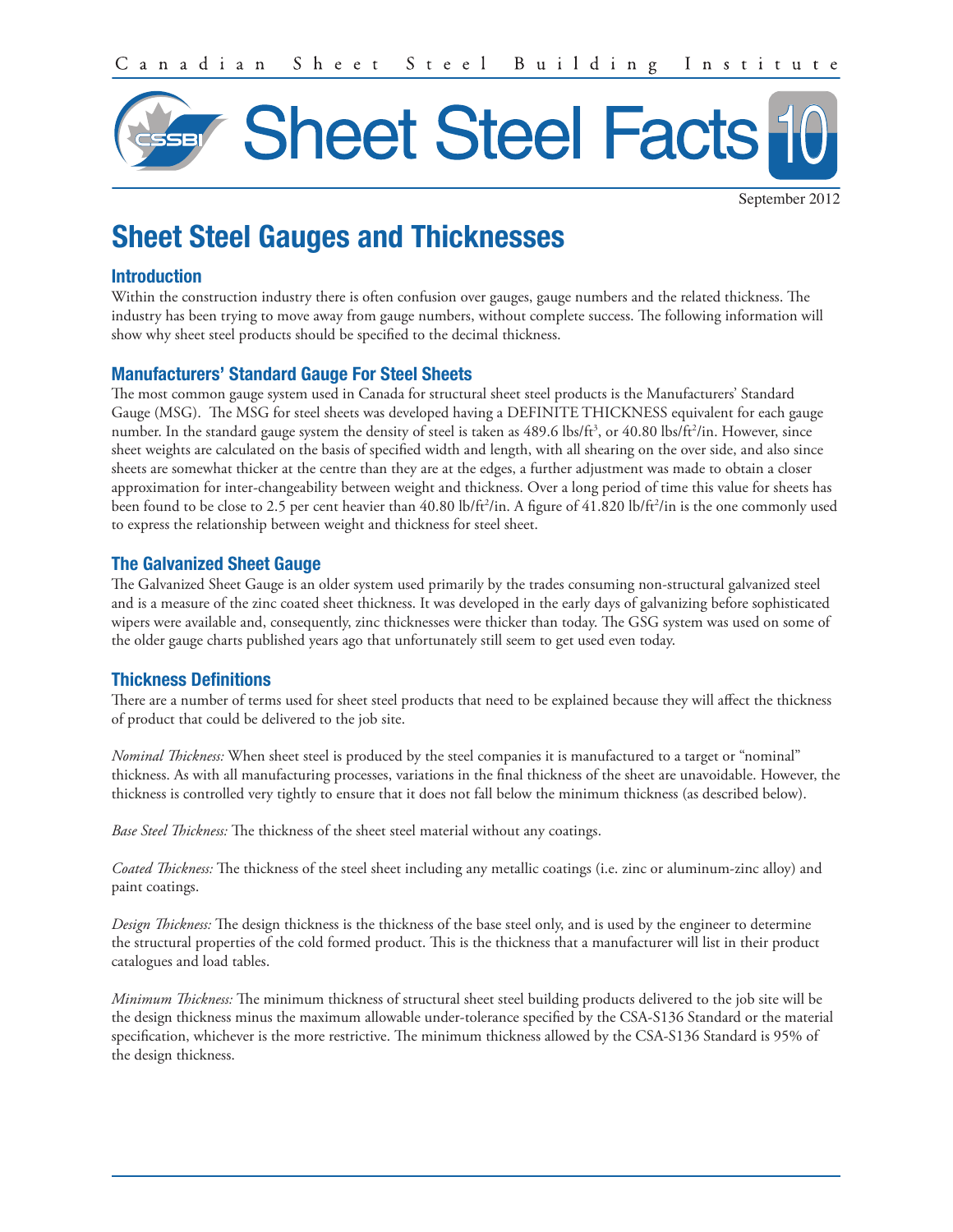#### Gauge Number And Decimal Thickness

Table 1 shows the relationship between the MSG numbers, the nominal or design thickness, and the minimum thickness based on the CSA-S136 Standard.

| Table 1: MSG Sheet Steel Gauge Numbers and Thickness |                                                                  |       |                                                           |       |  |
|------------------------------------------------------|------------------------------------------------------------------|-------|-----------------------------------------------------------|-------|--|
| <b>Gauge Number</b>                                  | <b>Minimum Base Steel Thickness</b><br>(95% of Design Thickness) |       | <b>Design Thickness</b><br>(Nominal Base Steel Thickness) |       |  |
|                                                      | inches                                                           | mm    | inches                                                    | mm    |  |
| 8                                                    | 0.1562                                                           | 3.967 | 0.1644                                                    | 4.176 |  |
| 10                                                   | 0.1278                                                           | 3.245 | 0.1345                                                    | 3.416 |  |
| 12                                                   | 0.0994                                                           | 2.524 | 0.1046                                                    | 2.657 |  |
| 13                                                   | 0.0852                                                           | 2.164 | 0.0897                                                    | 2.278 |  |
| 14                                                   | 0.0710                                                           | 1.802 | 0.0747                                                    | 1.897 |  |
| 15                                                   | 0.0639                                                           | 1.624 | 0.0673                                                    | 1.709 |  |
| 16                                                   | 0.0568                                                           | 1.443 | 0.0598                                                    | 1.519 |  |
| 18                                                   | 0.0454                                                           | 1.153 | 0.0478                                                    | 1.214 |  |
| 20                                                   | 0.0341                                                           | 0.866 | 0.0359                                                    | 0.912 |  |
| 22                                                   | 0.0284                                                           | 0.721 | 0.0299                                                    | 0.759 |  |
| 24                                                   | 0.0227                                                           | 0.577 | 0.0239                                                    | 0.607 |  |
| 26                                                   | 0.0170                                                           | 0.432 | 0.0179                                                    | 0.455 |  |
| 28                                                   | 0.0142                                                           | 0.359 | 0.0149                                                    | 0.378 |  |
| 29                                                   | 0.0128                                                           | 0.326 | 0.0135                                                    | 0.343 |  |
| 30                                                   | 0.0114                                                           | 0.290 | 0.0120                                                    | 0.305 |  |

#### Minimum Thickness Allowance for Coatings

Sheet steel products are normally coated with a metallic coating (i.e. zinc or 55% aluminum-zinc alloy), and also may be painted. The thicknesses of typical hot-dipped metallic coatings are given in Table 2. These metallic coating thicknesses must be added to the base sheet thickness when determining the delivered sheet thickness. Metallic coatings are also subject to manufacturing tolerances the same as the base steel. Therefore, the actual thickness of the metallic coating may be greater than the values listed in Table 2. This factor needs to be considered when attempting to verify the base steel thickness of a coated product.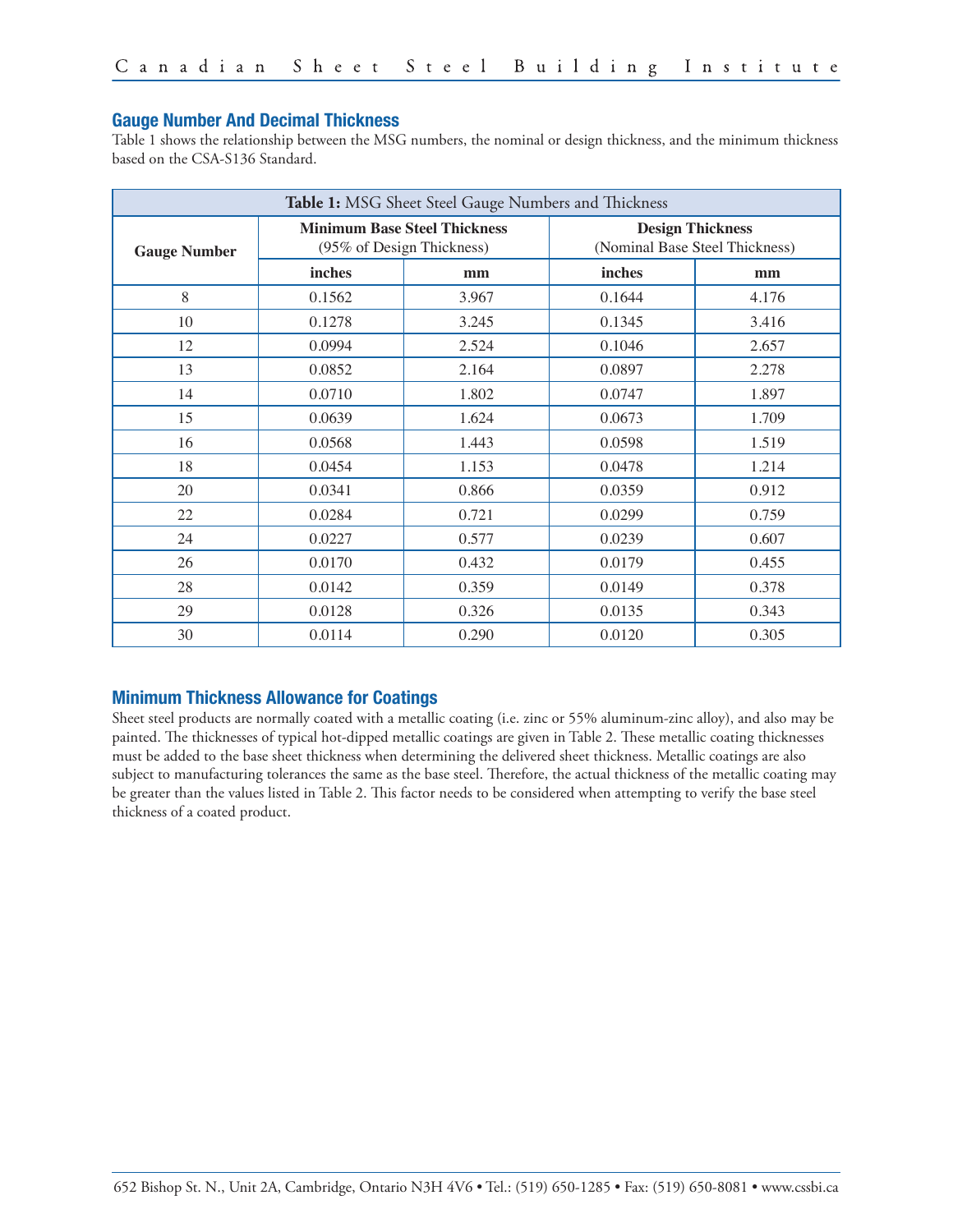| Table 2: Minimum Metallic Coating Thicknesses      |                                                  |                                                       |                                                    |                                           |  |
|----------------------------------------------------|--------------------------------------------------|-------------------------------------------------------|----------------------------------------------------|-------------------------------------------|--|
| <b>Coating</b><br><b>Designation</b><br>(Imperial) | <b>Coating</b><br><b>Designation</b><br>(Metric) | Coating<br>Mass <sup>(1)</sup><br>(g/m <sup>2</sup> ) | <b>Coating</b><br>Thickness <sup>(3)</sup><br>(in) | <b>Coating</b><br>Thickness $(3)$<br>(mm) |  |
| A <sub>01</sub>                                    | <b>ZF001</b>                                     | No minimum $(2)$                                      | No minimum <sup>(2)</sup>                          | No minimum $(2)$                          |  |
| A25                                                | ZF75                                             | 75                                                    | 0.0004                                             | 0.011                                     |  |
| G <sub>01</sub>                                    | Z <sub>001</sub>                                 | No minimum $(2)$                                      | No minimum $(2)$                                   | No minimum $(2)$                          |  |
| G40                                                | Z <sub>120</sub>                                 | 120                                                   | 0.0007                                             | 0.017                                     |  |
| G60                                                | Z <sub>180</sub>                                 | 180                                                   | 0.0010                                             | 0.025                                     |  |
| G90                                                | Z275                                             | 275                                                   | 0.0015                                             | 0.039                                     |  |
| AZ50                                               | AZM150                                           | 150                                                   | 0.0016                                             | 0.040                                     |  |
| AZ55                                               | AZM165                                           | 165                                                   | 0.0017                                             | 0.044                                     |  |
| AZ60                                               | AZM180                                           | 180                                                   | 0.0019                                             | 0.048                                     |  |

(1) Coating mass is based on the minimum average coating weight total both sides based on the triple spot test as specified in ASTM A653/A653M and A792/A792M.

(2) "No minimum" means that there are no established minimum requirements for this coating designation based on the triple spot test.

(3) The coating thickness is calculated from the minimum coating mass based on the following conversion factors:

Zinc (ASTM A653/A653M) 1 micron =  $7.14$  g/m<sup>2</sup> 55% AL-ZN (ASTM A792/A792M) 1 micron =  $3.75$  g/m<sup>2</sup>

A significant amount of sheet steel is also prefinished with a paint system on top of the metallic coating. The thickness of these paint/primer layers must also be included when measuring the thickness of the sheet. The thicknesses of typical paint coatings vary from 0.0003 to 0.001 in. (0.008 to 0.025 mm) per side. Some thick film paint systems (e.g. Barrier Series) have thicknesses of 0.004 to 0.012 in. (0.100 to 0.300 mm). Listed in Table 3 are the thicknesses of common prefinished paint systems used in Canada.

| Table 3: Thicknesses of Prefinished Paint Systems |                                         |       |  |  |
|---------------------------------------------------|-----------------------------------------|-------|--|--|
|                                                   | <b>Nominal Thickness</b> <sup>(1)</sup> |       |  |  |
| <b>Paint System</b>                               | inches                                  | mm    |  |  |
| Perspectra Series, WeatherX                       | 0.001                                   | 0.025 |  |  |
| 10000 Series                                      | 0.001                                   | 0.025 |  |  |
| Elite and Metallic Series                         | 0.002                                   | 0.051 |  |  |
| Barrier Series – 4 mil                            | 0.004                                   | 0.100 |  |  |
| Barrier Series – 8 mil                            | 0.008                                   | 0.200 |  |  |
| Barrier Series - 12 mil                           | 0.012                                   | 0.300 |  |  |
| Washcoat                                          | 0.0003                                  | 0.008 |  |  |

(1) The paint thicknesses listed are per coated side.

#### Minimum Thickness for Common Prefinished Material

Table 4 shows the minimum thickness for a galvanized sheet with a common paint system.